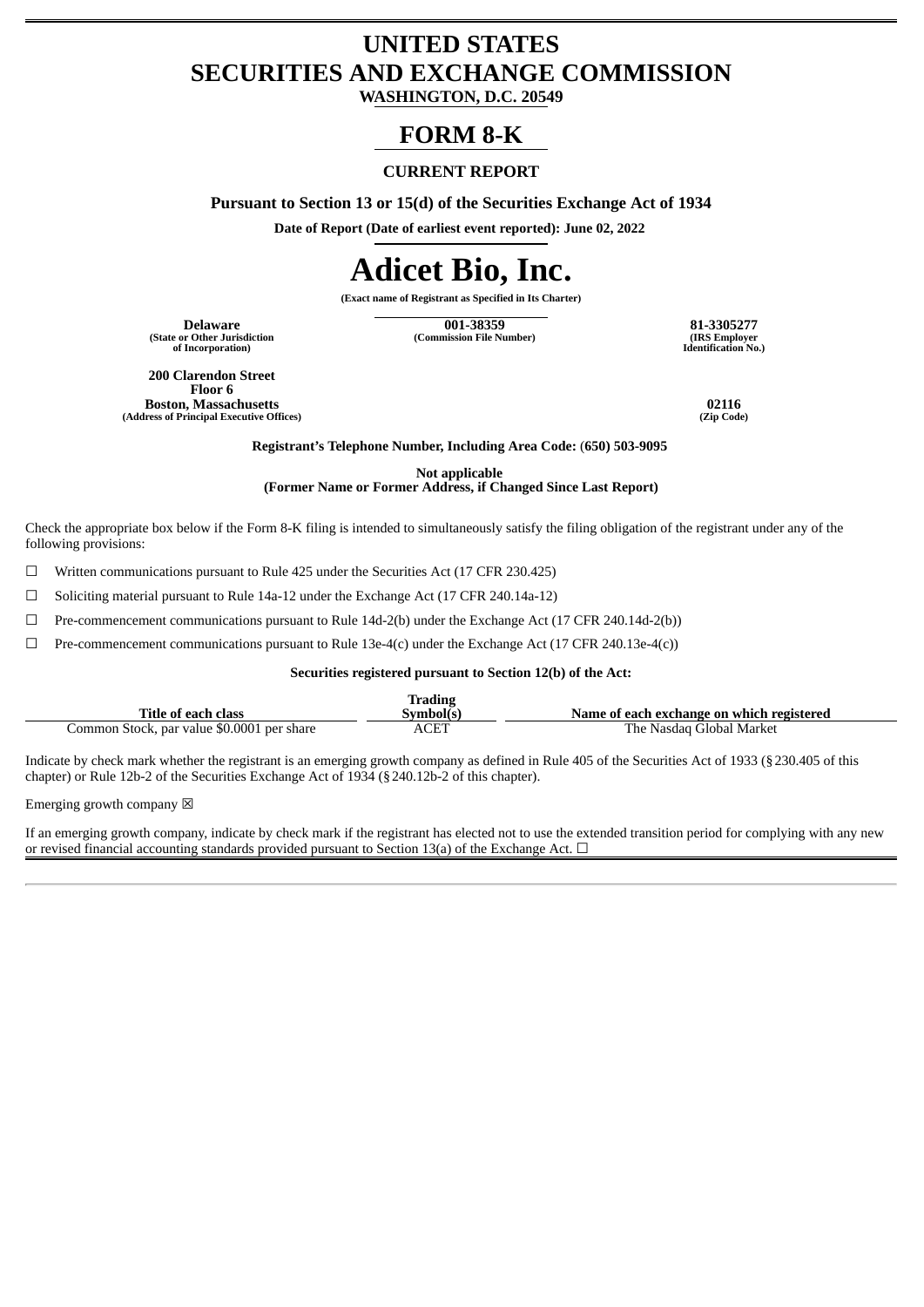#### **Item 5.07 Submission of Matters to a Vote of Security Holders.**

Adicet Bio, Inc. (the "Company") held its Annual Meeting of Stockholders on June 2, 2022 (the "Annual Meeting"). At the Annual Meeting, the Company's stockholders considered and voted on the two proposals set forth below, each of which is described in greater detail in the Company's Proxy Statement, filed with the Securities and Exchange Commission on April 21, 2022. The final voting results are set forth below.

#### Proposal 1 - Election of Class I Director Nominees

The stockholders of the Company elected Aya Jakobovits, Ph.D. and Chen Schor as Class I directors of the Company, for a three-year term ending at the annual meeting of stockholders to be held in 2025 and until their successors have been duly elected and qualified or until their earlier resignation or removal. The results of the stockholders' vote with respect to the election of the Class I directors were as follows:

| <b>Name</b>           | <b>Votes</b><br>For | Votes<br>Withheld | <b>Broker</b><br><b>Non-Votes</b> |
|-----------------------|---------------------|-------------------|-----------------------------------|
| Aya Jakobovits, Ph.D. | 20,498,948          | 8.122.158         | 2,984,290                         |
| Chen Schor            | 25,231,131          | 3,389,975         | 2,984,290                         |

#### Proposal 2 - Ratification of Appointment of the Company's Independent Registered Public Accounting Firm

The stockholders of the Company ratified the selection of KPMG LLP as the Company's independent registered public accounting firm for the fiscal year ending December 31, 2022. The results of the stockholders' vote with respect to such ratification were as follows:

| <b>Votes</b> | Votes   | <b>Abstain</b> | <b>Broker</b>    |
|--------------|---------|----------------|------------------|
| For          | Against |                | <b>Non-Votes</b> |
| 31,592,306   | 10,572  | 2,518          | N/A              |

No other matters were submitted to or voted on by the Company's stockholders at the Annual Meeting.